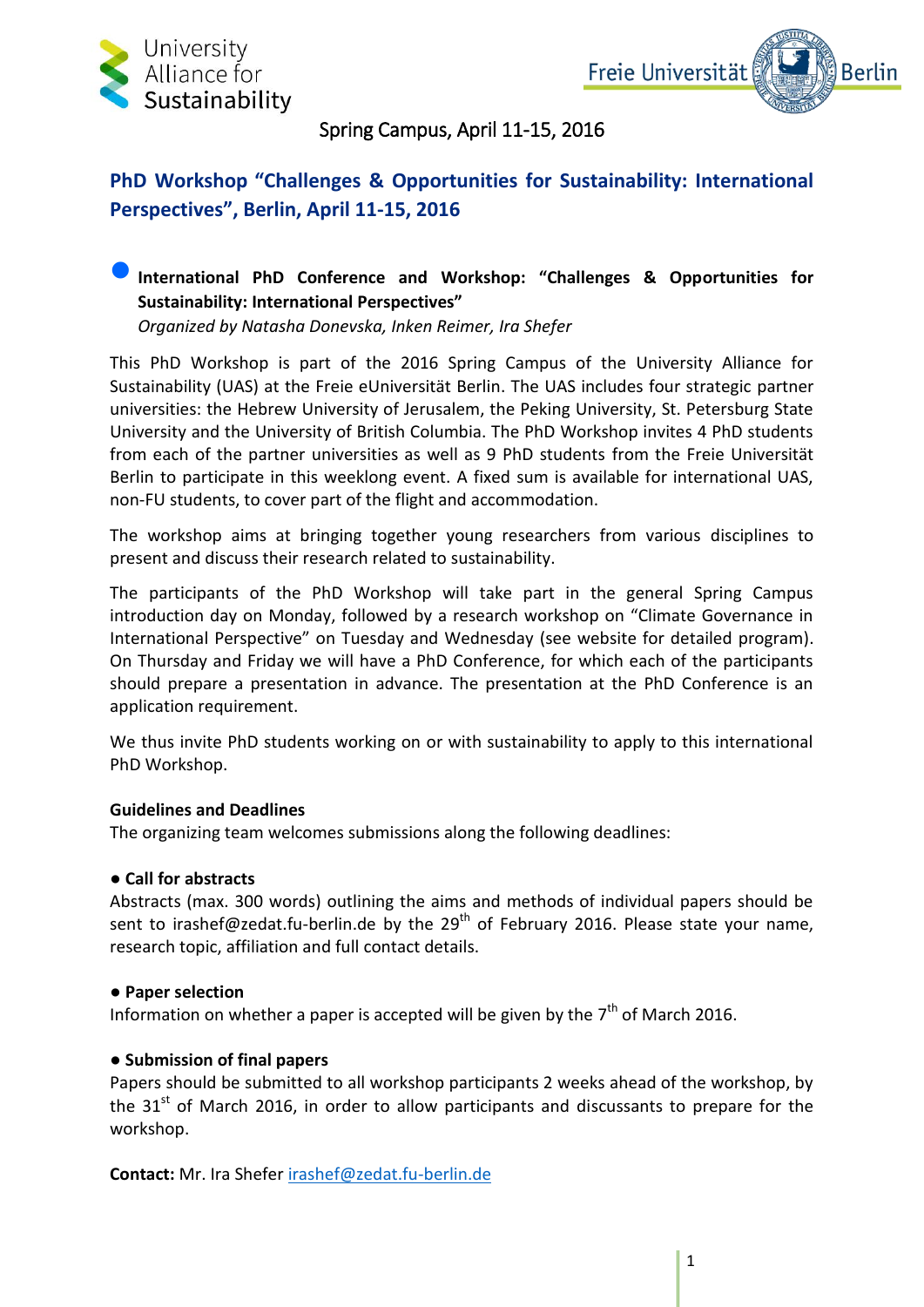



Spring Campus, April 11-15, 2016

## **PhD Conference – 14th and 15th April**

### **Thursday, 14 April 2016 ● Seminar Center Freie Universität Berlin**

| <b>Time</b> | <b>Topic</b>                                                                                              |
|-------------|-----------------------------------------------------------------------------------------------------------|
|             | PhD workshop: "Challenges & Opportunities for Sustainability: International<br><b>Perspectives"</b>       |
| 09:00 am    | <b>Key Notes</b>                                                                                          |
|             | Prof. Miranda Schreurs, Environmental Policy Research Center, Freie Universität Berlin                    |
|             | Prof. Theocharis Grigoriadis, tbc, Institute for East European Studies, Freie Universität<br>Berlin (tbc) |
| 10:30 am    | Coffee Break                                                                                              |
| $11:00$ am  | <b>Presentation Session I-III</b>                                                                         |
|             | 3 parallel sessions with 3 presentations each                                                             |
| 12:30 pm    | Lunch                                                                                                     |
| 02:00 pm    | Discussion session on different perspectives of sustainability                                            |
| 04:00 pm    | Coffee Break for all participants                                                                         |
| 04:30 pm    | <b>Presentation Session I-III</b>                                                                         |
|             | 3 parallel sessions with 3 presentations each                                                             |
| 6:00        | <b>Snack Break</b>                                                                                        |
| 06:30 pm    | FFU PhD Alumni Roundtable                                                                                 |
| 08:00 pm    | With Karolina Jankowska, Benjamin Miethling, David Jacobs (all tbc)                                       |

### **Friday, 15 April 2016 ● Seminar Center Freie Universität Berlin**

| <b>Time</b> | <b>Topic</b>                                                                                                   |
|-------------|----------------------------------------------------------------------------------------------------------------|
|             | <b>PhD workshop: "Challenges &amp; Opportunities for Sustainability: International</b><br><b>Perspectives"</b> |
| 09:00 am    | <b>Key Notes</b>                                                                                               |
|             | Representative German Ministry of Environment (tbc)                                                            |
|             | Representative Potsdam Institute for Climate Impact Research (PIK) (tbc)                                       |
| $10:30$ am  | Coffee Break                                                                                                   |